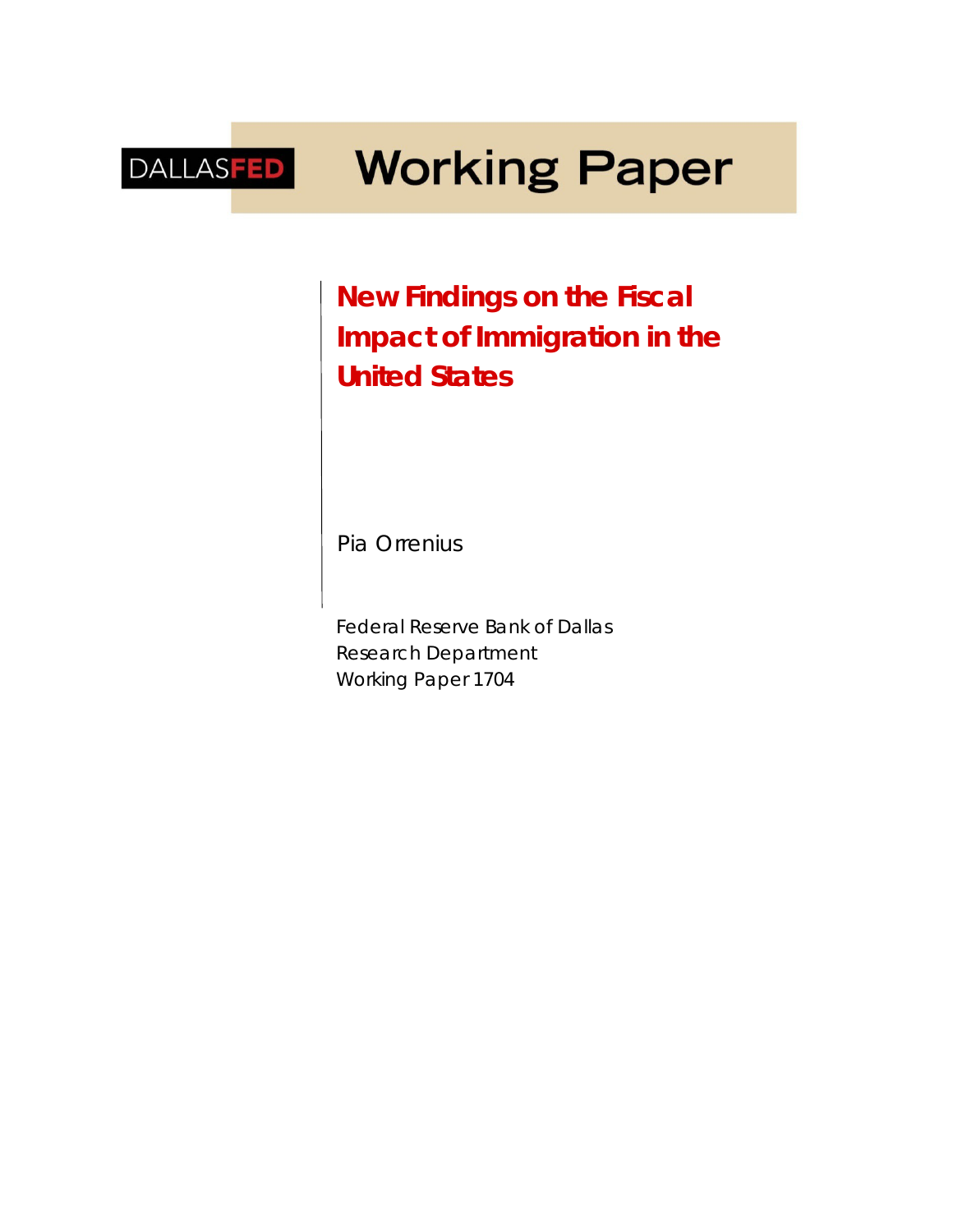## **New Findings on the Fiscal Impact of Immigration in the United States[\\*](#page-1-0)**

Pia Orrenius Federal Reserve Bank of Dallas 2200 N. Pearl St. Dallas, TX 75201 214-922-5747 Pia.Orrenius@dal.frb.org

April 2017

## **Abstract**

The National Academies of Sciences, Engineering, and Medicine (2016) report on the economic and fiscal effects of immigration included the first set of comprehensive fiscal impacts published in twenty years. The estimates highlight the pivotal role of the public goods assumption. If immigrants are assigned the average cost of public goods, such as national defense and interest on the debt, then immigration's fiscal impact is negative in both the short and long run. However, marginal cost calculations are more relevant for policy decisions, and the report shows that if immigrants are assigned the marginal cost of public goods, then the long-run fiscal impact is positive and the short-run effect is negative but very small (less negative than that of natives). Moreover, highly-educated immigrants confer large positive fiscal impacts, contributing far more in taxes than they consume in public benefits. To the extent that immigrants impose net costs, these are concentrated at the state and local level and are largely due to the costs of public schooling.

JEL Codes: J15, H50, H72

Keywords: immigration; fiscal impact; public goods

<span id="page-1-0"></span> <sup>\*</sup> I thank Kim Reuben and Chris Mackie for helpful comments. The views expressed here are solely those of the author and do not reflect those of the Federal Reserve Bank of Dallas or the Federal Reserve System.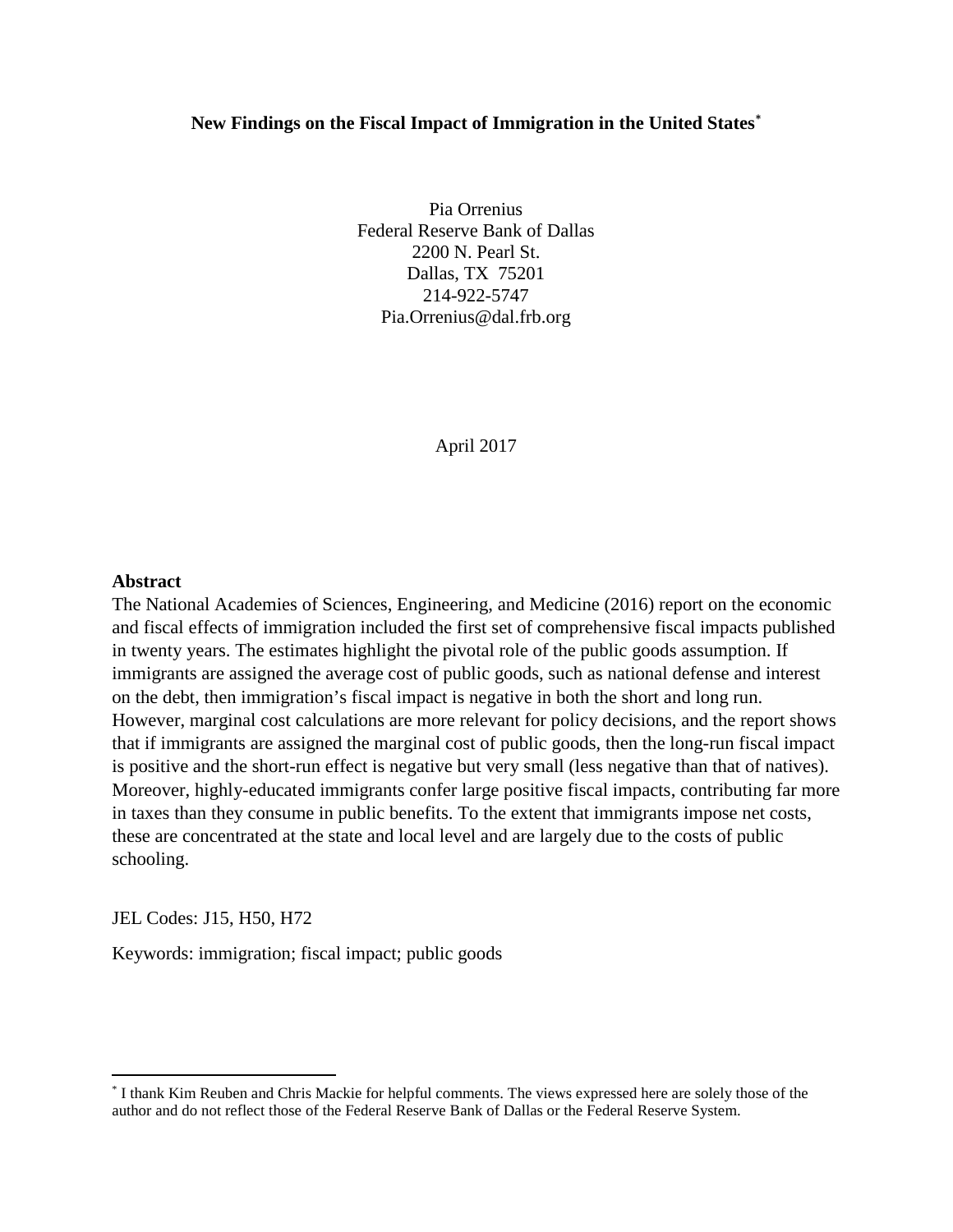#### **New Findings on the Fiscal Impact of Immigration in the United States**

Despite the post-recession stagnation of immigrant inflows to the United States, the debate over the costs and benefits of immigration has grown more intense. Some critics focus on issues that have little to do with economics, such as the impact of immigration on culture or national identity. Others have zeroed in on the economic effects, including the labor market effects of immigration, i.e. its impact on the wages and employment of native workers, and the fiscal impact, i.e. its impact on government revenues and expenditures.

There have been far more labor market studies of immigration than fiscal studies.<sup>[1](#page-2-0)</sup> And many of the fiscal studies that exist have been poorly done, offering incomplete or misleading estimates of the fiscal effects of immigration. In this vein, the recently published report *The Economic and Fiscal Consequences of Immigration* by the National Academies of Sciences, Engineering and Medicine (2016), hereafter *NAS*, represents an important and timely contribution.[2](#page-2-1)

#### *What is the fiscal impact and how is it measured?*

Immigrants, much like natives, contribute taxes in a number of ways; they pay taxes on earnings, including income and payroll taxes, on purchases (sales taxes), on housing (property tax), on motor vehicles (registration fees), and so on. Similar to natives, immigrants typically also consume at least some government-provided services, which may include public schools for their children, subsidized health care in the form of Medicaid and/or Medicare, income support

<span id="page-2-0"></span><sup>&</sup>lt;sup>1</sup> For a summary of the economic effects of immigration, see Orrenius and Zavodny (2012).

<span id="page-2-1"></span><sup>&</sup>lt;sup>2</sup> I was a member of the panel that directed and co-wrote the 2016 report along with Francine Blau, Michael Ben-Gad, George Borjas, Christian Dustman, Barry Edmonston, Isaac Ehrlich, Charles Hirschman, Jennifer Hunt, Dowell Myers, Jeff Passel, Kim Reuben, Marta Tienda and Yu Xi. Chris Mackie was study director. See <https://www.nap.edu/read/23550/chapter/1> for a full list of the contributors.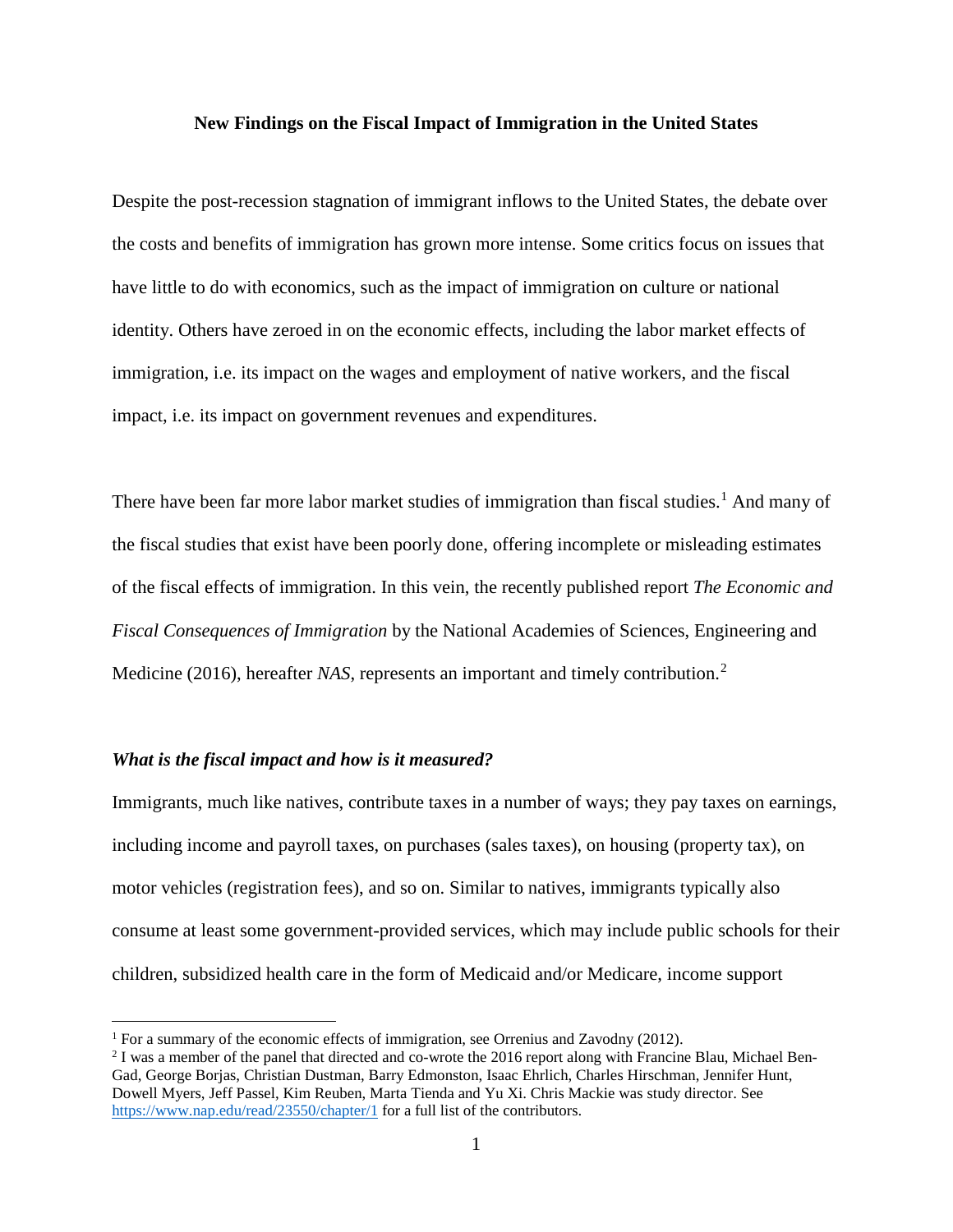programs such as the Earned Income Tax Credit, and welfare programs such as Temporary Assistance for Needy Families (TANF) or the Women and Infant Children (WIC) program, and Social Security. It bears noting that unauthorized immigrants are not eligible for most welfare programs, including TANF, and there are restrictions on the eligibility for some legal immigrants as well. Immigrants also rely on publicly provided services such as police and fire protection.

The characteristics of immigrants, such as their age, earnings and family size, will be key to determining how much they fiscally contribute and receive. The progressivity of the tax system and the generosity of public programs will also play a role. Tax and benefit systems, as well as the characteristics of immigrants, vary greatly across states, which suggests the fiscal impacts of immigration may also be different across states. $3$ 

Other considerations are also key to determining fiscal effects, particularly the time horizon over which revenues and expenditures are measured. Cross-sectional or static short-run estimates look at individuals (or households) at a point in time. While this is a transparent method, it ignores the crucial role played by age and time in the United States. Dynamic or long-run estimates are much more representative of an immigrant's complete fiscal impact because tax contributions and government benefits are typically measured over an entire lifetime and will include the contributions of his descendants. The downside to dynamic estimates however is that projecting income and benefits into the future requires making many assumptions. The 2016 NAS report presents both static (short-run) and dynamic (long-run) estimates.[4](#page-3-1)

<span id="page-3-0"></span><sup>&</sup>lt;sup>3</sup> Chapter 9 of the 2016 NAS report presents estimates of the fiscal impact by state.

<span id="page-3-1"></span><sup>4</sup> See Chapter 7 of the 2016 NAS report for a detailed discussion of the two methods and related assumptions.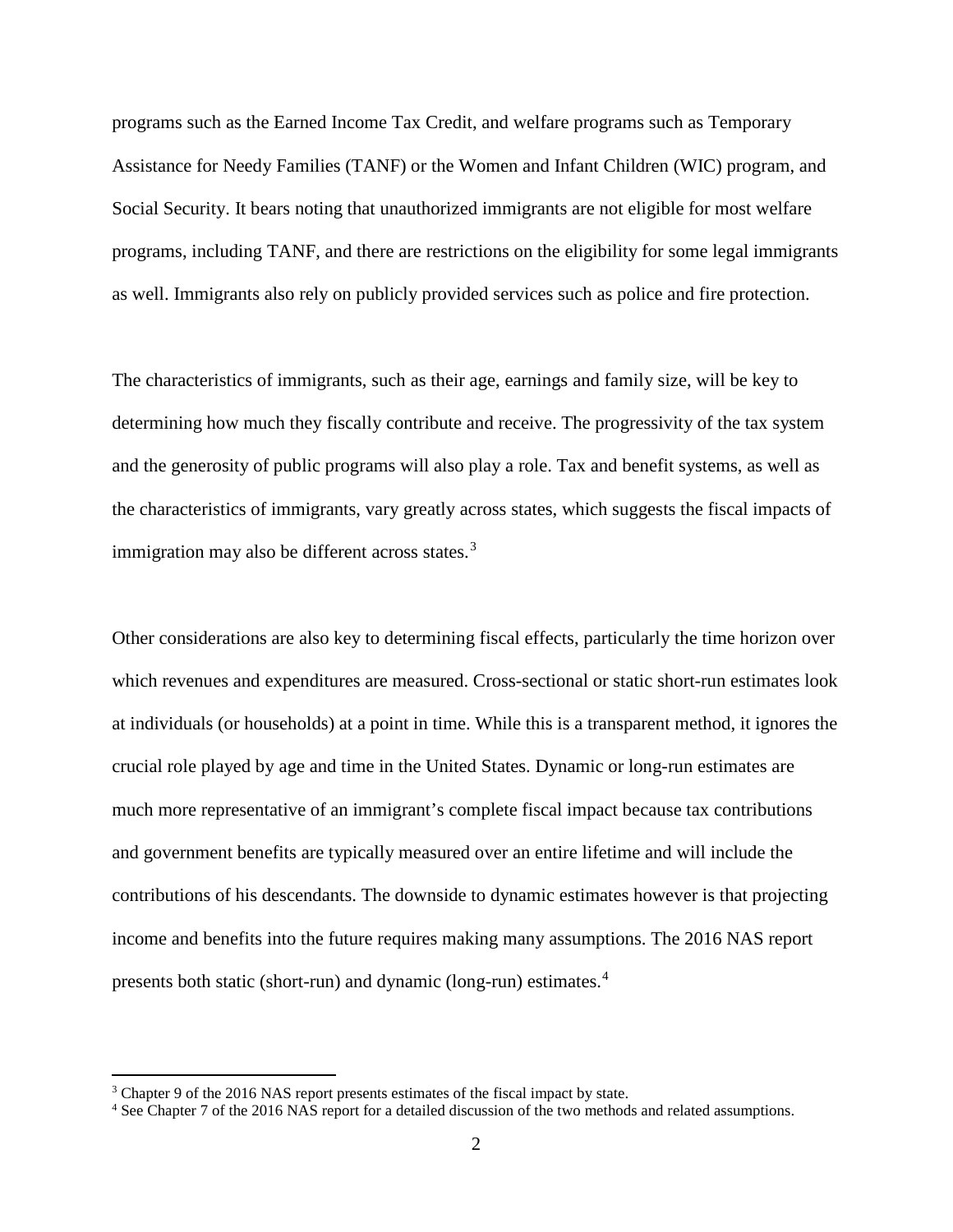## *Past Estimates of Immigration's Fiscal Impact*

Before the 2016 NAS report, most scholars cited the fiscal estimates in the National Research Council report *The New Americans: Economic, Demographic and Fiscal Effects of Immigration* (1997). The 1997 report found that, over their lifetimes, low-educated immigrants, those with a high school diploma or less, impose a net fiscal cost while high-educated immigrants, those with a college degree or higher, represent a net fiscal benefit.<sup>[5](#page-4-0)</sup> Using a similar dynamic methodology, Lee and Miller (2000) found that the initial fiscal impact of immigrants and their households is negative due to their low initial earnings and the costs of schooling their children. However, after about 16 years, the impact of a representative immigrant turns positive.

Another finding of the 1997 NRC report, which was later reinforced by updated analysis in Lee and Miller (2000), showed that immigration's fiscal impact is typically negative at the state and local level but positive at the federal government level. A key reason is that state and local governments bear the bulk of education costs, which immigrants disproportionately incur because they have more children and lower education and incomes than natives.

#### *New Fiscal Estimates of Immigration: Static and Dynamic*

The cross-sectional fiscal impact estimates from the 2016 NAS report are shown in Table 1, which replicates two scenarios from the 2016 report—namely, one in which immigrants are assigned the average cost of public goods (top rows), and another in which immigrants are assigned the marginal cost of public goods (bottom rows).<sup>[6](#page-4-1)</sup> Public goods include the cost of

<span id="page-4-0"></span><sup>&</sup>lt;sup>5</sup> Immigrants with less than a high school education were found to cost \$89,000 more (based on 1996 estimates) than they contribute in taxes over their lifetimes, whereas immigrants with more than a high school education were found to contribute \$105,000 more in taxes than they use in public services.  $6$  Tax contributions and benefits receipts are based on data from the March CPS.

<span id="page-4-1"></span>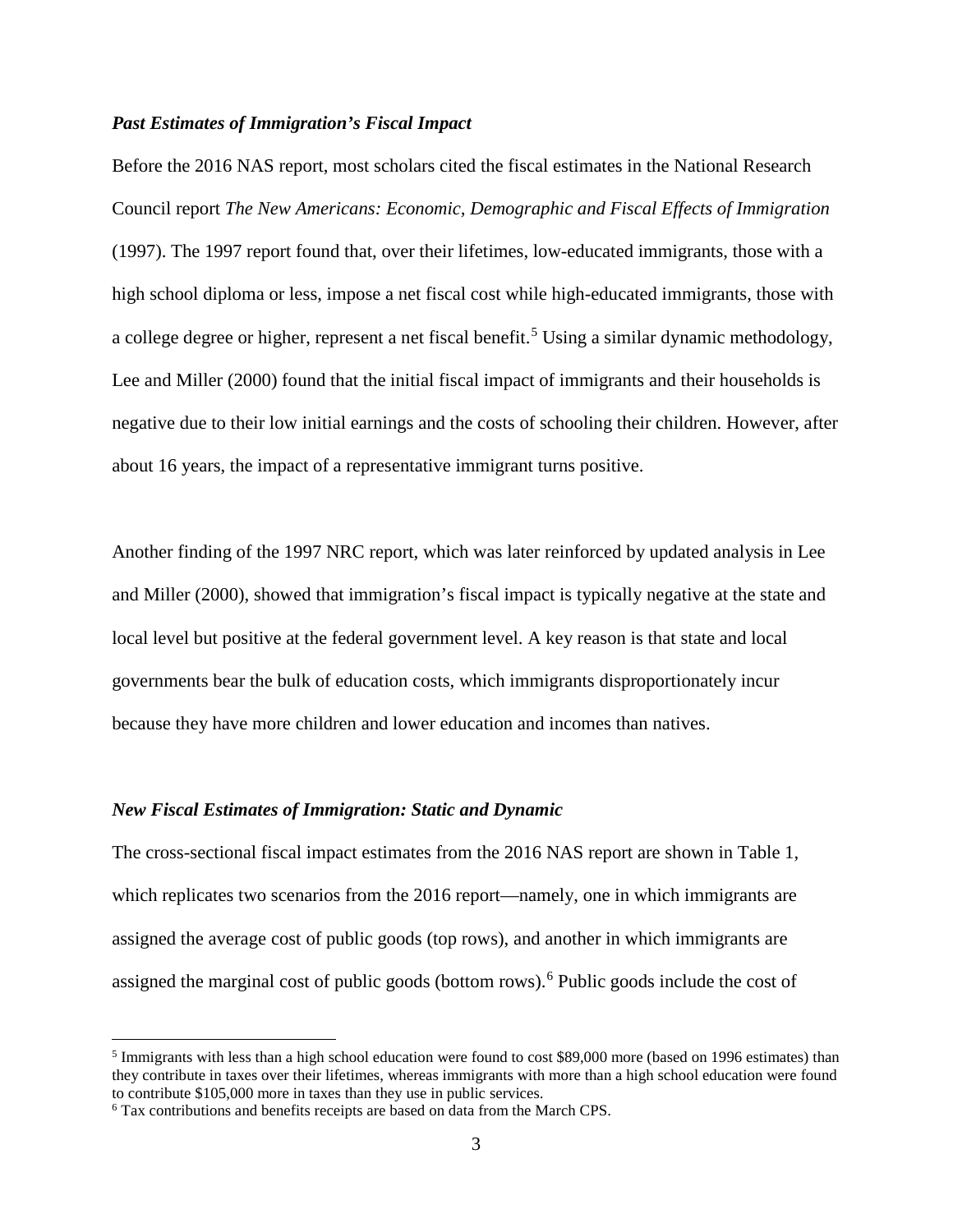national defense, interest on the national debt and foreign aid, among other shared expenses.<sup>[7](#page-5-0)</sup> The columns reflect three groups: immigrants and their minor children or 'dependents' ("first generation"), the adult children of immigrants and their dependents ("second generation"), and other U.S.-born adults and their dependents ("third generation").<sup>[8](#page-5-1)</sup> This methodology assigns parents the education expenses of their children; in the case of immigrants, the returns to this investment in education (which mainly take the form of higher tax payment resulting from higher earnings) is thus attributed to the second generation. The rows in Table 1 also break the total effect into fiscal impacts at the federal versus state and local government level.

| Table 1                                                                                |
|----------------------------------------------------------------------------------------|
| Net Per Capita Fiscal Impacts of First, Second, and Third-plus Generations in 2013, by |
| <b>Public Goods Scenario and Level of Government</b>                                   |

|                              |             | $1st$ generation<br>with dependents |         | $2nd$ generation<br>with dependents |            | $3rd$ generation<br>with dependents |            |  |
|------------------------------|-------------|-------------------------------------|---------|-------------------------------------|------------|-------------------------------------|------------|--|
|                              |             |                                     |         |                                     |            |                                     |            |  |
|                              |             | Receipts-                           | Fiscal  | Receipts-                           | Fiscal     | Receipts-                           | Fiscal     |  |
|                              |             | Outlays                             | Gap(%)  | Outlays                             | $Gap(\% )$ | Outlays                             | $Gap(\% )$ |  |
| Scenario 1:                  |             |                                     |         |                                     |            |                                     |            |  |
| immigrants                   | Federal     | $-$ \$2,650                         | 27.1    | $-$ \$3,598                         | 27.5       | $-$ \$2,577                         | 21.4       |  |
| assigned                     | State&local | $-$ \$2,372                         | 38.6    | $-$1,062$                           | 17.4       | $-$1,031$                           | 17.7       |  |
| avg. cost of<br>public goods | Total       | $-$ \$5,021                         | 31.6    | $-$4,660$                           | 24.3       | $-$ \$3,608                         | 20.2       |  |
| Scenario 2:                  |             |                                     |         |                                     |            |                                     |            |  |
| immigrants                   | Federal     | \$963                               | $-15.7$ | $-$ \$4,239                         | 30.9       | $-$ \$3,218                         | 25.4       |  |
| assigned                     | State&local | $-$1,746$                           | 31.7    | $-$1,177$                           | 18.9       | $-$1,146$                           | 19.2       |  |
| marginal cost Total          |             | $- $782$                            | 6.7     | $-$ \$5,415                         | 27.1       | $-$4,364$                           | 23.4       |  |
| of public goods              |             |                                     |         |                                     |            |                                     |            |  |

Source: Cross-sectional fiscal estimates based on *The Economic and Fiscal Consequences of Immigration*, Table 8-2, p. 312. Fiscal gap is defined as 1 minus receipts/outlays. Scenario 2 corresponds to scenario 5 in the NAS report.

<span id="page-5-0"></span> <sup>7</sup> Public goods, defined in this way, accounted for one-third of total federal spending in 2013.

<span id="page-5-1"></span><sup>8</sup> Some immigrants' dependents are U.S.-born; in addition, some young adults who are students with very low incomes are also included as dependents.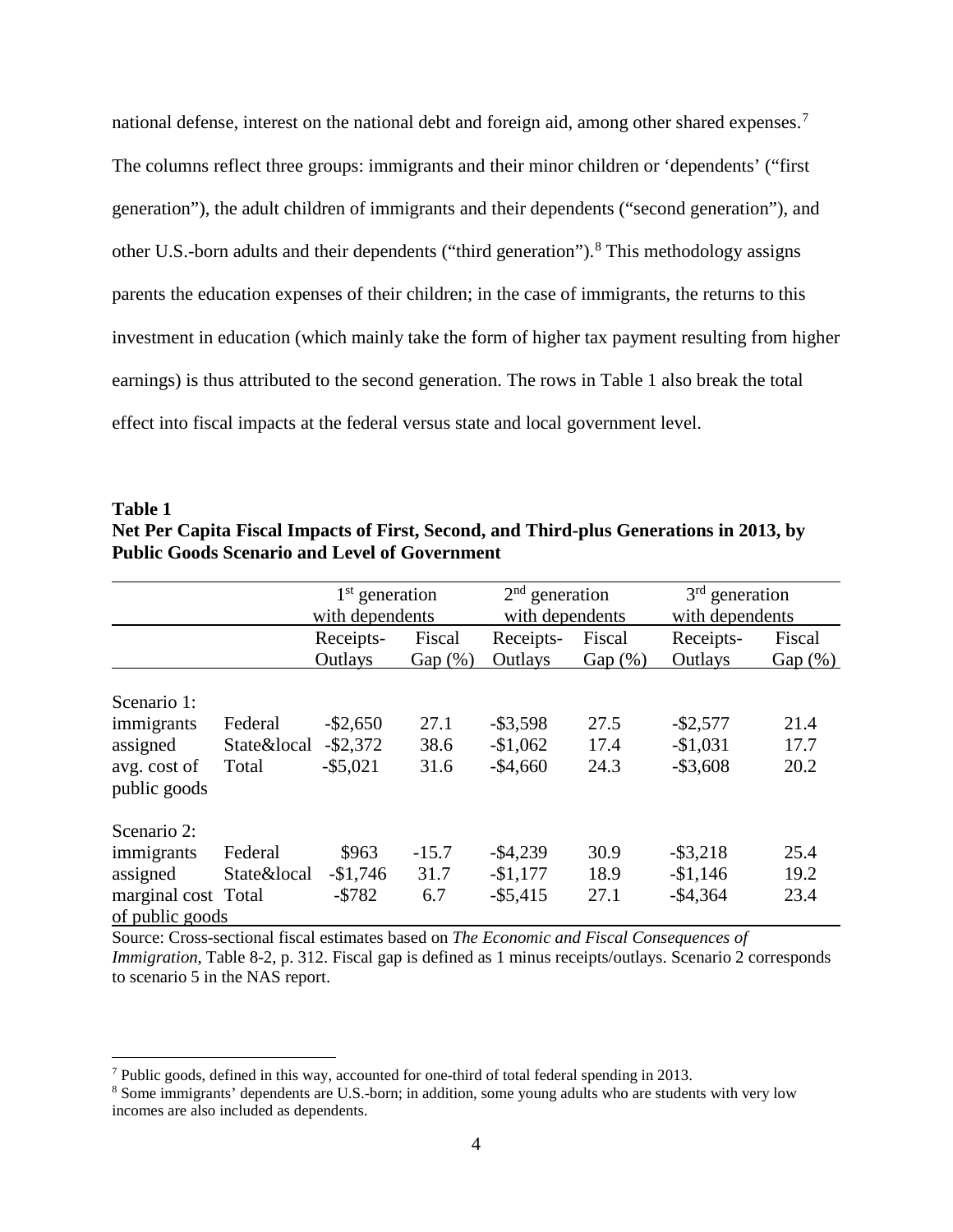It is notable that, with one exception, every generation, immigrant and native, at every level of government, consumes more in public benefits than they contribute in taxes. Because the nation is running a sizable deficit, the entire public represents a net cost on average. Fiscal impacts are negative in every case except immigrants in the second scenario at the federal level. In the 'total' row, the fiscal gap in funding varies from a low of 6.7 percent for the first generation to a high of 32 percent also for the first generation.

The assumption about how to assign the costs of public goods makes a big difference in evaluating the fiscal impact of immigrants. Although the 2016 NAS report does not indicate a preferred or baseline specification, the marginal cost assumption is clearly the most relevant for future policy decisions because it represents the incremental effect of immigrants on public goods spending.

It is clear from Table 1 that the fiscal funding gap for immigrants is most acute at the state and local government level. As noted above, this is primarily due to the costs of public education; immigrant families in the United States have more children than do native families, which drives up their costs at the state and local level relative to non-immigrants. The offset, the higher incomes and tax contributions of their children, is attributed to the second generation. Immigrants' lower income also means they pay less in taxes on average than natives.

As discussed above, cross-sectional or static fiscal estimates like those presented in Table 1 are inherently limited by a number of shortcomings, including not controlling for differences in age between the foreign born and native born populations at a point in time, and hence should be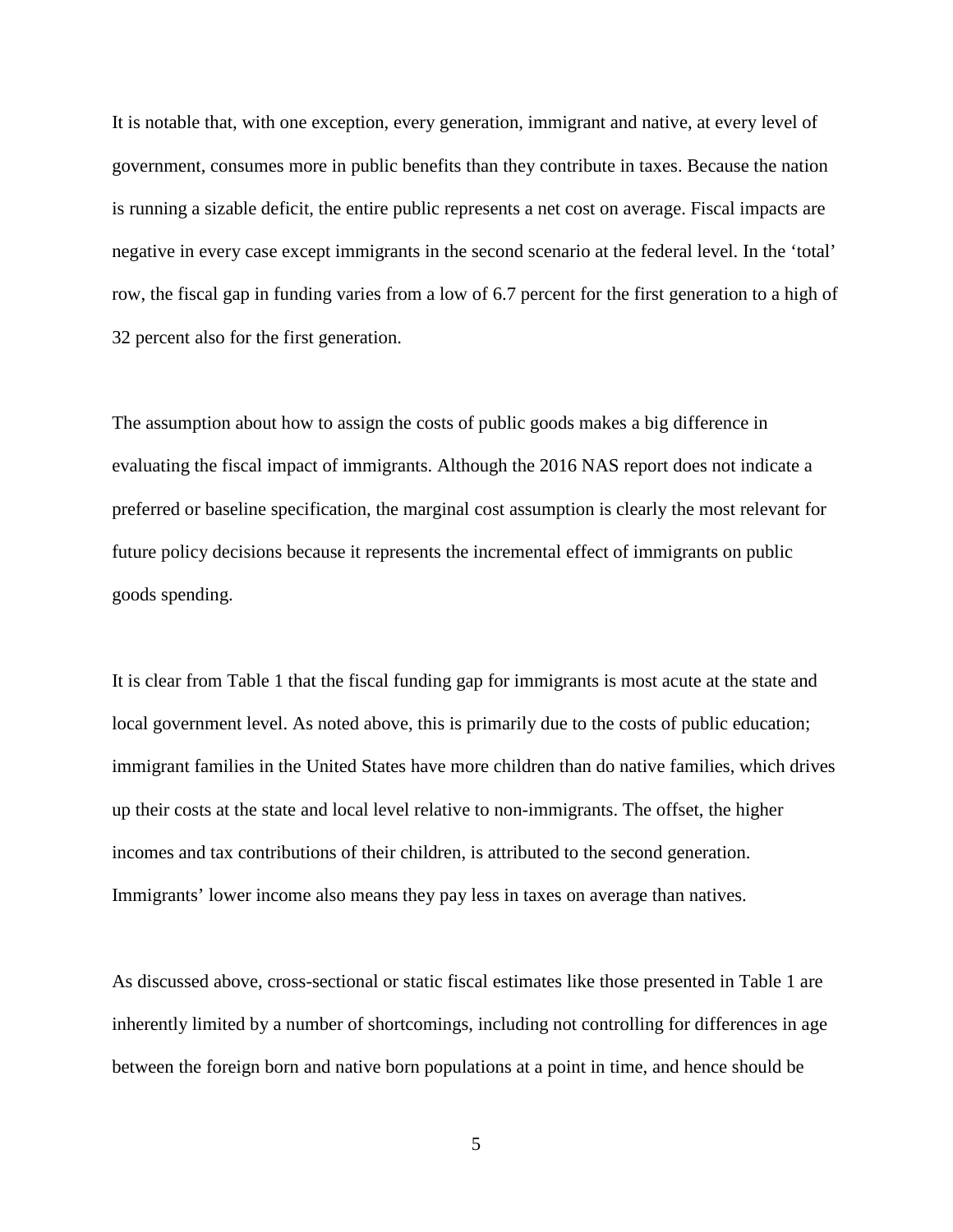used with great caution. Long-run or lifetime estimates are preferred when, for example, evaluating fiscal impacts for the purpose of formulating immigration policy. The 2016 NAS report's long-run fiscal estimates are presented in Table 2 and broken down for two sets of immigrants—those who arrived recently (in the last 5 years) and all immigrants. As before, we show the fiscal impact with and without assigning immigrants the cost of public goods. The top row is the weighted average of the remaining rows, which show fiscal impacts by education level of the immigrant and his dependents. Education level is a key determinant of income, so it will be an effective predictor of fiscal impact.

**Table 2 Dynamic 75-year Per Capita Net Fiscal Impacts for Recent and All Immigrants, by Public Goods Scenario and Education Level (2012 dollars)**

| <b>Education level</b>   | Recent immigrants            |        |                              | All immigrants |  |  |
|--------------------------|------------------------------|--------|------------------------------|----------------|--|--|
|                          | No public goods Public goods |        | No public goods Public goods |                |  |  |
| Average                  | 259                          | 173    | 58                           | $-5$           |  |  |
| Less than high school    | $-117$                       | $-200$ | $-196$                       | $-259$         |  |  |
| High school degree       | 49                           | $-33$  | $-47$                        | $-109$         |  |  |
| Some college             | 261                          | 170    | 99                           | 34             |  |  |
| College degree           | 481                          | 395    | 280                          | 216            |  |  |
| More than college degree | 812                          | 726    | 547                          | 485            |  |  |

Source: Estimates from *The Economic and Fiscal Consequences of Immigration,* Table 8-12, p. 341. Net present values are in thousands of 2012 dollars; forecast is based on the CBO long-term budget outlook. Includes taxes and expenditures at the federal, state and local level for an individual and his dependents.

Table 2 shows that in dynamic, long-run scenarios, the present value of the net fiscal impact of immigration is typically positive and can be quite large. If we assume that an additional immigrant does not increase spending on public goods, which is a reasonable assumption, a new immigrant represents a positive fiscal contribution with a net present value of \$259,000. A recent immigrant has a much larger positive fiscal impact than does an immigrant who reflects the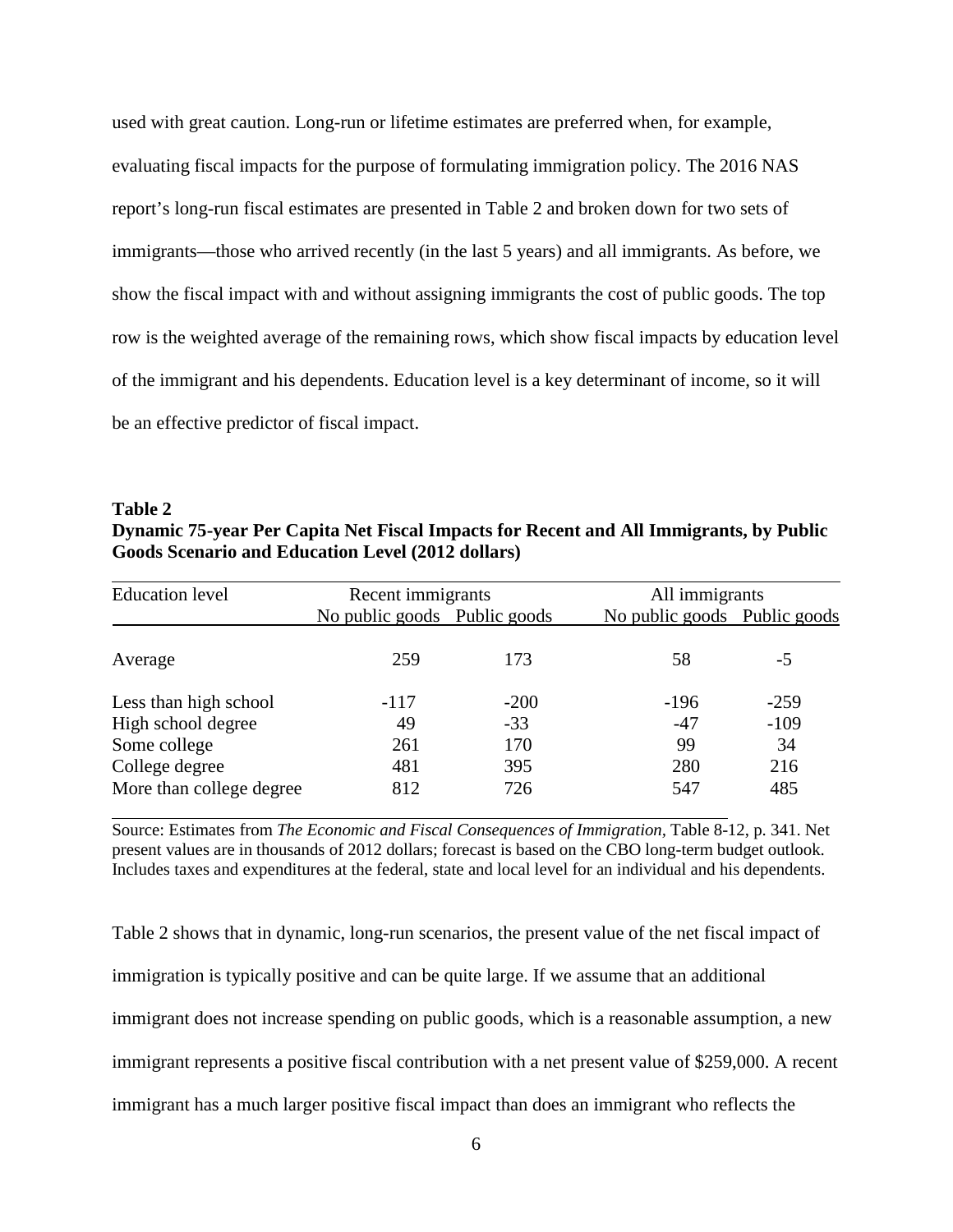characteristics of the population of all immigrants (\$58,000). The difference is due to the fact that the stock of all immigrants has, on average, less education and is older than recent immigrants. The rise over time in education levels among U.S. immigrants partly reflects the rise in employment-based immigration in the post-1990 era and the more recent decline in lowskilled immigration.

Some of the estimates are truly astounding. A representative recent immigrant with more than a college degree contributes over \$800,000 to government coffers on net over a 75-year period. In contrast, a typical recent immigrant who lacks a high school diploma represents a net cost of about \$117,000 dollars. Interestingly, this net cost does not reflect disproportionate outlays as compared with similar natives. Table 3 shows the difference in net fiscal 75-year impacts of immigrants versus natives by education level. Although low-skilled immigrants impose a net fiscal cost, apparent in Table 2, the net fiscal cost of natives of similar education is far larger. For example, the difference is on the order of \$200,000 less in fiscal cost of an immigrant who lacks a high school diploma versus a high school dropout native. The only education category where immigrants impose a smaller (in this case, less positive) fiscal benefit than natives is among those with bachelor's degrees.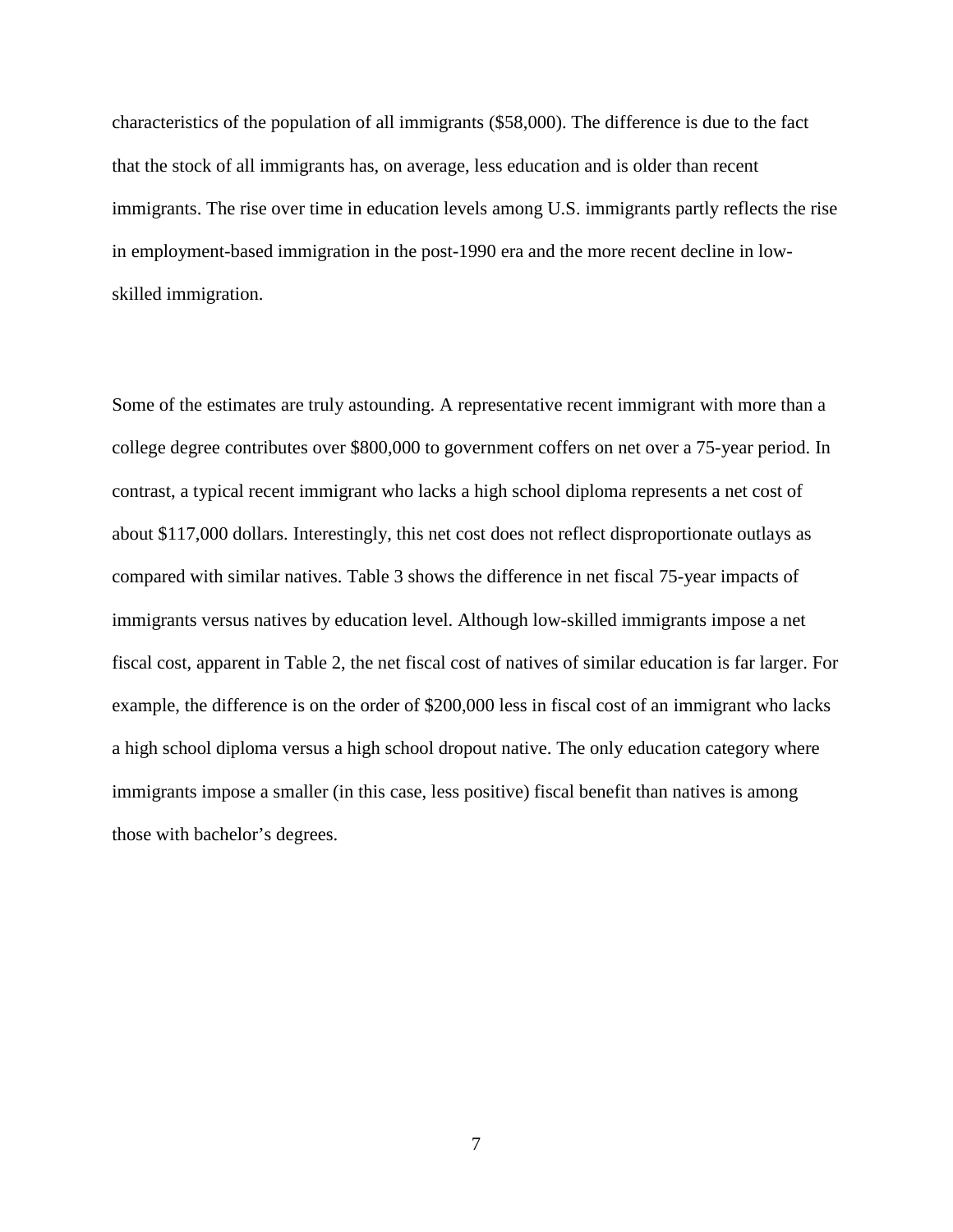



Source: Estimates from *The Economic and Fiscal Consequences of Immigration*, Table 8-13, pages 345- 346.

## *Conclusion*

New estimates of the fiscal impact of immigration reflect some of what was already known while also highlighting some important new findings. Cross-sectional estimates based on 2013 CPS data suggest that immigrants represent a net fiscal drain on average. However, so does everyone else, including natives. When immigrants are assigned the marginal cost of public goods, their fiscal impact is actually significantly less negative than that of natives. Immigrants' tax contributions cover 93 percent of their publicly provided benefits while natives' contributions cover only 77 percent of theirs. The dreary overall fiscal scenario is due to large public deficits and high national debt; problems that were much less pronounced in the 1997 report. In addition, natives have grown more costly over time because they have become an older population; their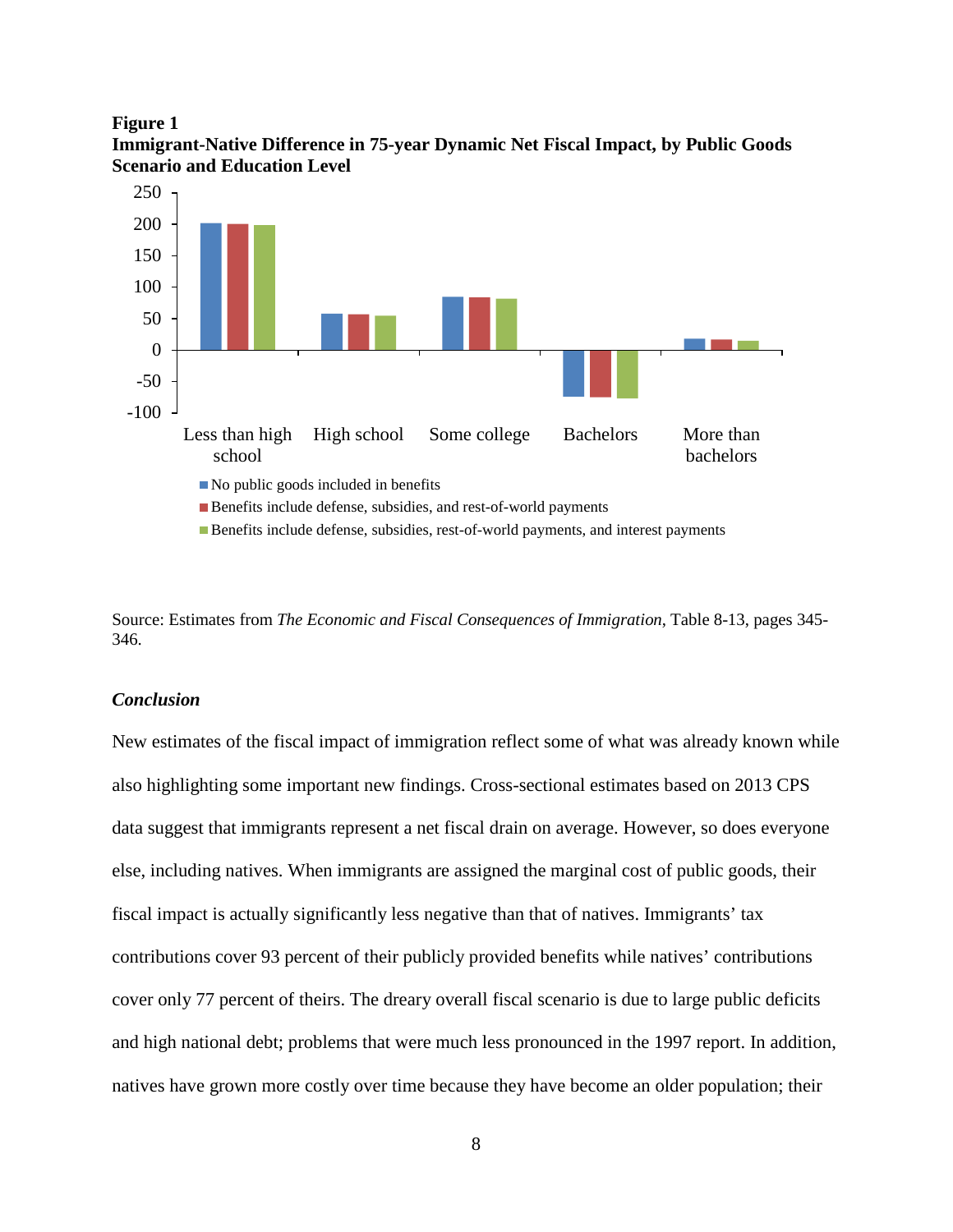health costs impose a disproportionate burden on the federal government because it pays for Medicare and subsidizes related expenses such as nursing homes. Meanwhile, immigrants are more costly than natives at the state and local level because they have lower incomes and more minor children; this means immigrants are particularly burdensome to state and local governments which pay for public schools.

The long-run, dynamic estimates of immigration's fiscal impact are both far more positive and also arguably more relevant, at least from a policy perspective. Recent immigrants represent a large fiscal boon because they are projected to pay much more in taxes than they use in benefits over the next 75 years. Even low-skilled immigrants, those without any college education, while they impose a net long-run cost, they are far less costly than similarly-educated natives.

The overall results of the 2016 NAS report suggest that the rise of high-skilled immigration and more recent decline in low-skilled immigration is resolving some of the most pressing concerns around immigration's fiscal impact. Since present trends are likely to continue and possibly intensify in future immigration flows, immigration may increasingly be seen as a fiscal boon rather than a burden. Immigration may even play a part in future plans to address the nation's looming fiscal shortfalls.